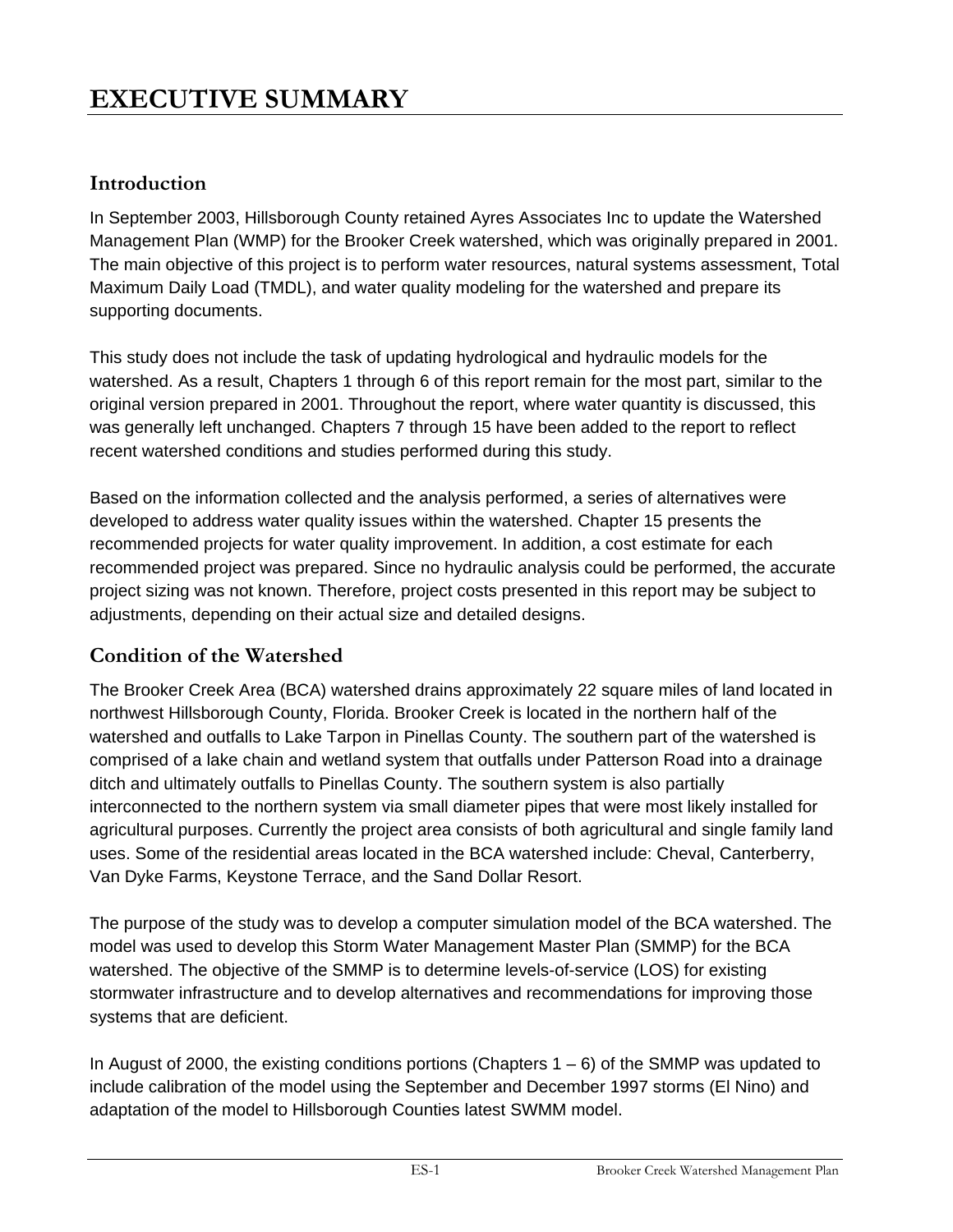The update also included adding in any significant development that occurred from 1995 – 2000 within the basin.

The U.S. Environmental Protection Agency's Storm Water Management Model (SWMM) was used to model the Brooker Creek watershed. The SWMM model utilizes a RUNOFF Block for hydrologic simulation and the EXTRAN Block for detailed hydraulic simulation. The RUNOFF Block, was modified by Hillsborough County to use the SCS runoff method, incorporating the required SCS shape factor of 256 which is dictated by the flat terrain of Florida.

The model study included field reconnaissance and collection of available survey and other relative data (e.g. SWFWMD aerials etc.). The model developed for the BCA basin includes the simulation of 107 subbasins and numerous open and closed conduit reaches. Numerous storage elements were also included to simulate the significant storage capacity of the existing lakes and wetland systems. Available rainfall data from two SWFWMD rain gages and stage data for eighteen lakes located within the basin were used for calibration of the model.

Historically, the BCA has had minimal flooding problems that are directly related to Brooker Creek. Per Hillsborough County's Northwest Maintenance Unit those areas where there have been significant problems in the past, such as the overtopping of Patterson Road in the southern part of BCA basin have been corrected. Other ongoing problems are localized and are typically a result of depressional areas or undersized driveway culverts or lack thereof.

The results of the model suggest that the LOS at three roadway crossings may not meet the County's requirements. The County's level of service requirements for road crossings state flooding of the roadways may not occur for either a 5, 10 or 25-year storm event. These include crossings at Spencer, Echo View, and Boy Scout Roads. Potential alternatives were developed and modeled for all the crossings as part of the original 1988 Brooker Creek SMMP. All of the alternatives were to increase the existing pipe sizes from as small as 18 in. to as large as double 30 in. pipes. Based on an initial estimate the cost for these improvements would range from \$5,400 to \$77,600. Additionally, it has also been verified that these improvements would not reduce the level of service of the downstream basins. Other possibilities to consider may include the impoundment of runoff at various locations in the watershed to enhance existing wetlands through supplemental hydration.

Recent County Improvements: Of the alternatives mentioned above, only Boy Scout Road had both historical evidence and model predicted flooding. Therefore, it was the only alternative recommended for implementation as part of the original Master Plan study. This project was recently completed by the County as part of the Capital Improvements Program (CIP 47129, Boy Scout Road Culvert Upgrade) and was added to the existing conditions model. The improvements have resulted in an improved LOS of "A" for the roadway crossing in this area. The two other locations are still only being recommended for monitoring.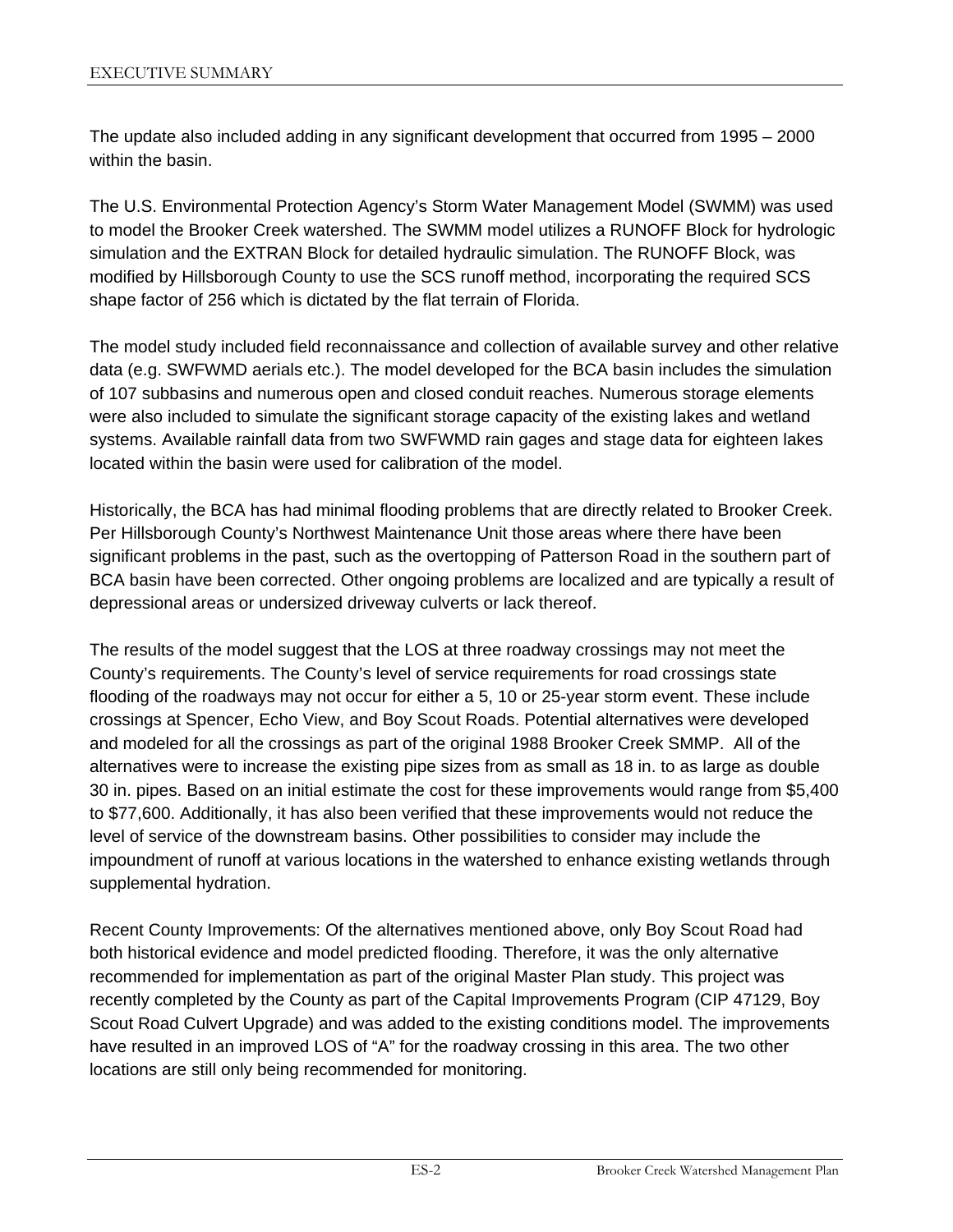Further model refinements can be made through the collection and verification of additional data (e.g., survey, field reconnaissance, additional interviews with local residents, etc.). This particularly applies in cases where there is a lack of historical data related to the "model identified" problem areas.

The SWMM model created for the BCA produces reasonable results for the simulation of hydrology and hydraulics of the basin. Model results suggest that the basin is neither peak nor volume sensitive and normal development criteria should apply. Additionally future development within the basin can continue to be incorporated into the model as well as other potential alternatives.

## **Water Quality, Natural Systems, and TMDL Requirements**

The assessment of existing water quality and natural systems for the watershed is presented in Chapters 7 and 8, respectively, while water supply issues are discussed in Chapter 9. The existing information was used to perform pollutant loading and removal modeling (Chapter 10). The modeling results were used to develop water quality level of service (LOS) that is discussed in Chapter 11. Public involvement process and survey of potential contaminant sources are described in Chapters 12 and 13, respectively. Subsequently, best management practices (BMPs) were developed to address existing water quality issues that are presented in Chapter 14. In selecting the location for final structural BMPs, attempts were made to identify and use available publicly owned properties. Additional exploratory site visits were also performed to examine the suitability of the sites for specific projects. Final recommendations along with individual preliminary cost estimates are presented in Chapter 15.

To meet water quality standards both the Federal (Clean Water Act [CWA]) and state (Chapter 62- 302, Florida Administrative Code [F.A.C.]) rules apply, and certain actions must be taken to protect, restore, and maintain water quality. In addition, for the area of this project, discharges to surface waters are also regulated by the Florida Department of Environmental Protection (FDEP), Southwest Florida Water Management District (SWFWMD), Hillsborough County Environmental Protection Commission (HCEPC), and/or the US EPA, depending on types and magnitude of the discharge. Water quality assessment of the BCA and TMDL evaluations were conducted taken into considerations all the applicable regulations by collecting water quality data and using a water quality model described in Chapter 7. A brief summary is described below.

## **Overall Water Quality Level of Service (LOS)**

Using an average score for all water quality parameters combined, the overall LOS score for the entire watershed is a D. The greatest concentration of D and F scores for total nitrogen, total phosphorus, and TSS, was located in the central region of the watershed primarily surrounding the Keystone Lake, as well as nearby residential areas. These areas are predominantly comprised of various density residential and agricultural uses. These land uses contribute large quantities of various pollutants into surface waterbodies.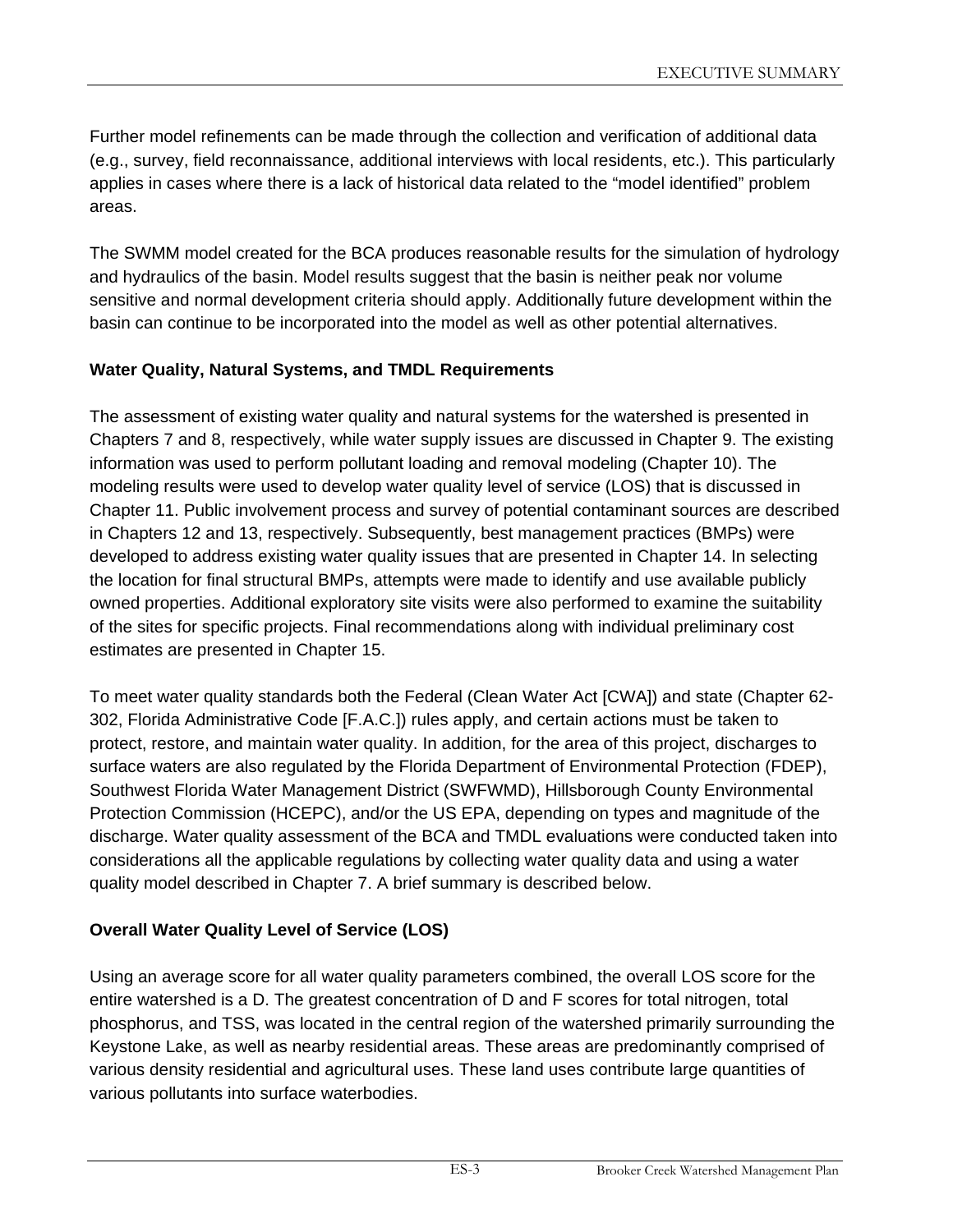The overall low LOS score for the entire watershed (D) indicates that many subbasins surrounding large areas of contiguous remnant natural systems have been developed to some degree, resulting in low LOS scores for seemingly large undeveloped subwatershed.

Unless effective treatment measures are implemented, continued loading to surface waters in the watershed, and eventually into Old Tampa Bay, may result in significant water quality degradation. Efforts to reduce loading of pollutants to the Brooker Creek, channels, lakes, sinkholes, and groundwater should be incorporated into future management activities for the watershed. Reduction of pollutant loading should include implementation of local and regional stormwater best management practices (BMPs) to reduce or eliminate pollutant loading to receiving waters. To achieve this goal, a variety of BMPs, such as wet detention ponds, baffle boxes, alum treatment, improved wastewater treatment systems, and restoration of natural ecosystems may be used.

#### **Natural System Conditions**

The Brooker Creek watershed area encompasses 14,272 acres in Hillsborough County. The watershed contains plant communities, both terrestrial and aquatic, that provide a variety of important environmental functions, including habitat for listed species and other wildlife, stability for stream banks and lake shores, improvement of water and air quality, and moderation of water and air temperatures. However, plant communities have undergone several periods of significant alteration since the 1830's as land use in the watershed changed from original conditions to agriculture to the current suburban/urban uses. Land use shifts have left the watershed with substantially less acreage in native plant communities, impaired water quality in streams, degradation of all plant communities by non-native invasive plants, and highly disturbed stream banks and lake shores. Most populations of native wildlife have been reduced and/or eliminated. The changes to the natural system impact ecosystem behavior in ways that may alter water quality and viability of habitats. In order to remedy the adverse impacts to water quality, maintain healthy habitats, and meet the regulatory requirements, appropriate BMPs are recommended. Such recommendations are made based on the survey of existing natural conditions and water quality improvement goals.

#### **Regulatory Background/TMDL**

The Total Maximum Daily Load (TMDL) was originally promulgated as a part of the Federal Water Pollution Control Act and was later expanded by the Clean Water Act (CWA). The law requires states to define state-specific water quality standards for various designated uses and to identify water bodies that do not meet established water quality standards. Water bodies that do not meet such water quality standards as a result of human-induced conditions, are to be considered impaired.

In Florida, the TMDL process is multi-phased and includes identification, verification, and listing of impaired waterbodies, followed by the development and implementation of constituent-specific TMDL for different water quality parameters.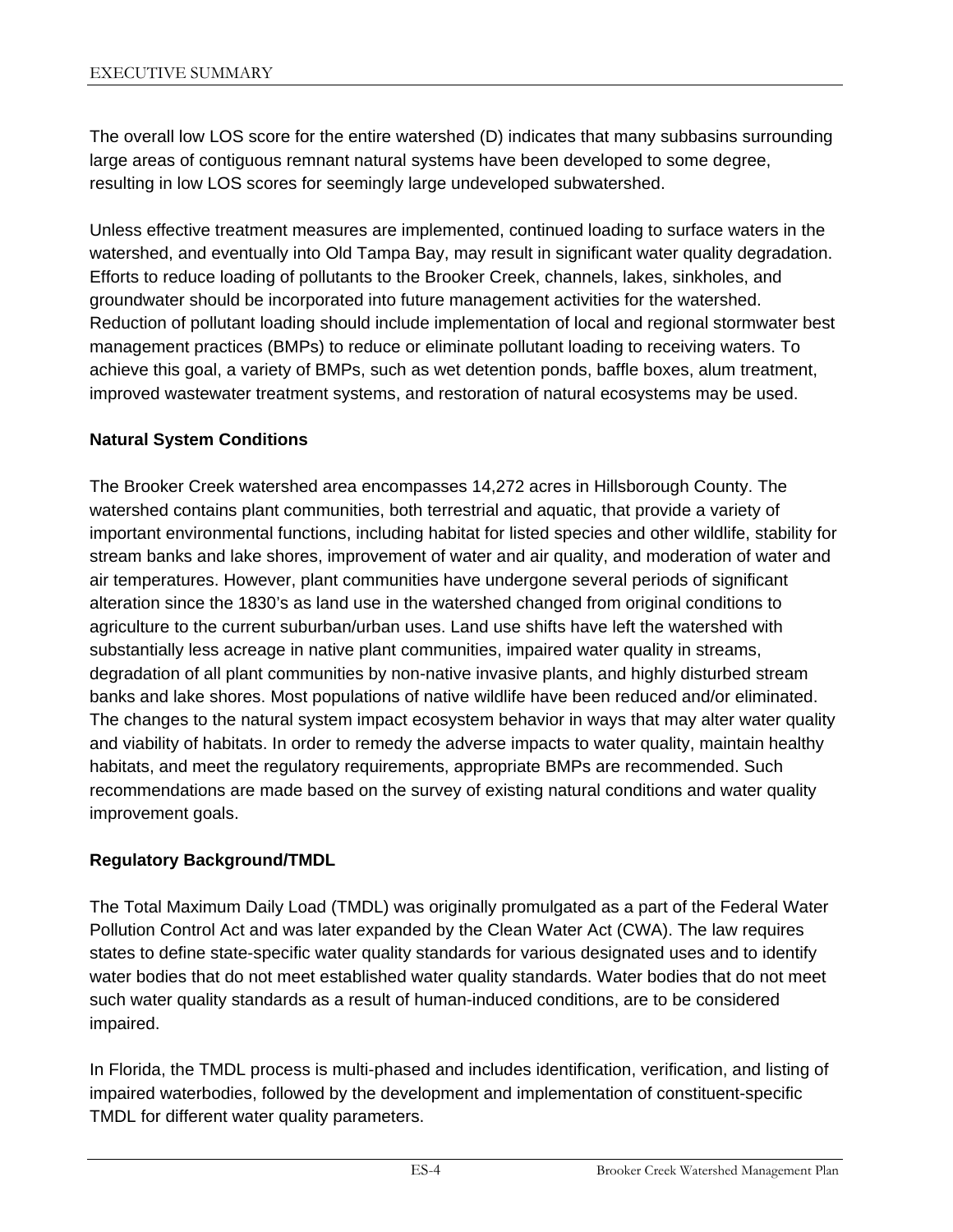The Brooker Creek watershed has been delisted by FDEP for coliforms and nutrients, but US EPA proposed a TMDL for DO and has approved a TMDL for Fecal Coliforms. Public water supply requirements have impacted water levels/quality in both the surface water system and aquifers in the Tampa Bay region and TMDL development for receiving waters will be required in the near future.

## **Pollutant Loading and Water Quality Level of Service (LOS)**

The gross pollutant loading within the watershed was estimated based on the 2004 land use and soils characteristics. The 2004 land use map indicated 10 different land uses categories that were evaluated for the pollutant loading model. Water quality evaluations were performed by assessing 12 water quality constituents in receiving waters. Gross pollutant loading was estimated by assuming no treatment of stormwater runoff. This parameter indicates the potential of each land use in yielding contaminants into the environment. To approximate the net pollutant loading within the watershed, the loading reduction due to the existing BMPs, was subtracted from the gross loading value for that watershed. Analyses were conducted at both watershed and subbasin levels. The details of these analyses are discussed in Chapter 10 of this report.

Based on these results, a water quality treatment level of service was determined at the subbasin and watershed levels within the Brooker Creek watershed. This type of analysis facilitates prioritization of water quality improvement alternatives for the watershed. Water quality treatment levels-of-service criteria were used as part of this study to allow comparisons of existing and proposed stormwater treatment conditions to pollutant loading goals and to help prioritize alternative BMPs throughout the watershed.

Three water quality constituents were identified and analyzed in greater detail due to their importance in local water quality management programs. These parameters included total suspended solids, total phosphorus, and total nitrogen. In addition, based on specific concerns, some subbasins required assessment of other parameters, including heavy metals and bacteria. Excess nitrogen can stimulate algal growth resulting in reduced light penetration through the water column, resulting in loss of seagrass. Other factors that affect light availability in the Bay are also of concern, including excess total suspended solids. Excess phosphorous can promote eutrophication and algal blooms, leading to degradation of water quality. Results from the pollutant loading model were used to develop LOS for each water quality constituents that are fully described in Chapter 11 of this report.

## **Structural BMP Alternatives**

Analyses were performed using GIS to strategically locate structural BMP sites for water quality and natural systems improvements. Various methods were used to identify feasible alternative projects for implementation that are described extensively in Chapter 14. Water quality conditions were evaluated using the County's Water Quality Treatment Level of Service criteria and pollutant loading model. The proposed alternatives are developed to improve water quality and natural